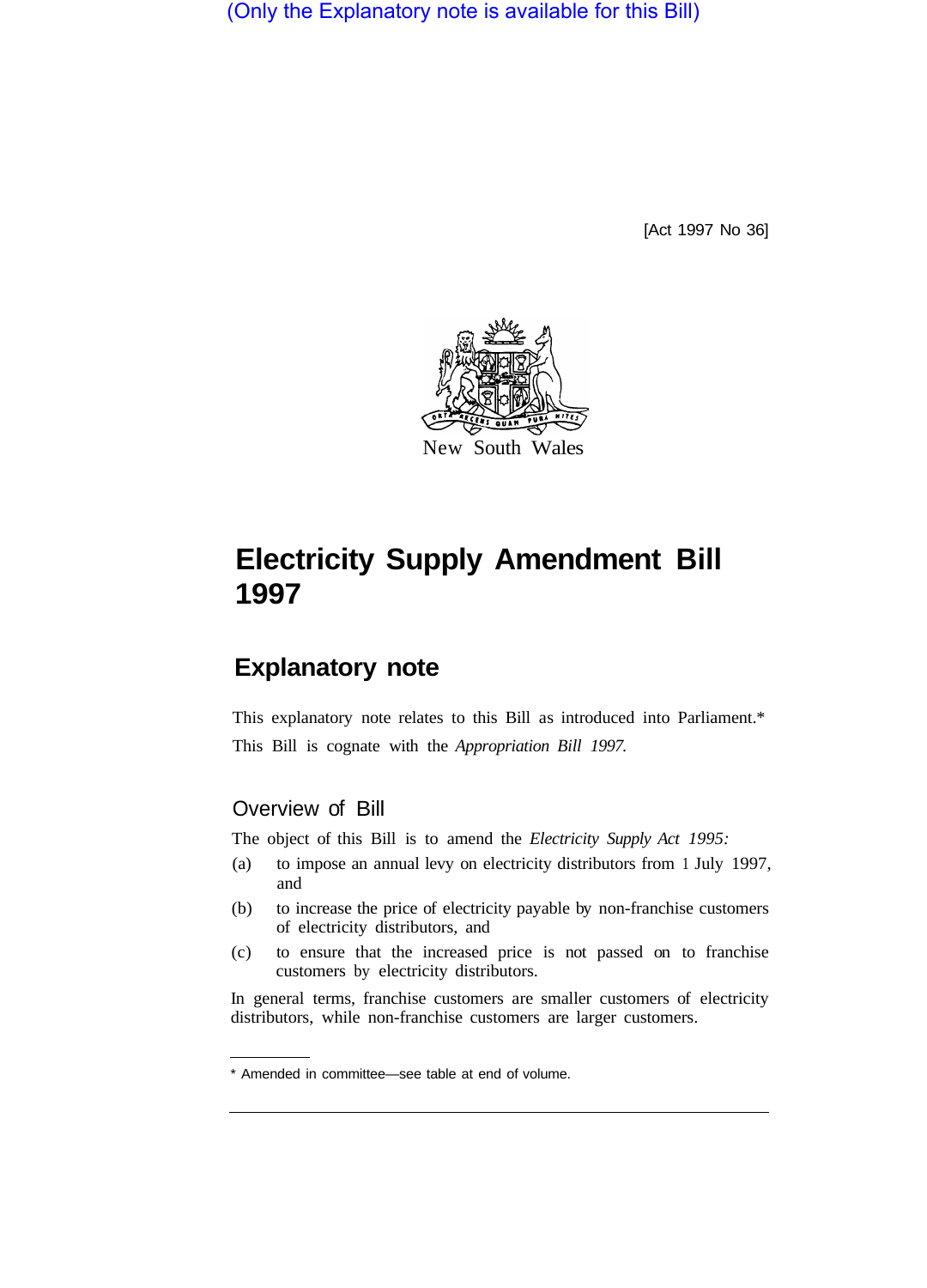Electricity Supply Amendment Bill 1997 [Act 1997 No 36]

Explanatory note

For the purposes of this explanatory note, the expression "non-franchise customers" is to be read as including franchise customers who are determined to be non-franchise customers but whose determination has not yet come into effect. Correspondingly, the expression "franchise customers" is to be read as excluding these customers. This reflects the definition of *eligible customer* proposed to be inserted in the Dictionary by the proposed Act.

## Outline of provisions

**Clause 1** specifies the name (also called the short title) of the proposed Act.

**Clause 2** provides for the proposed Act to commence on the date of assent.

**Clause 3** is a formal provision giving effect to the Schedule of amendments.

**Schedule 1 [l]** inserts a new Division into Part 3 of the Act.

**Proposed section 32A** contains definitions used in the new Division.

**Proposed section 32B** imposes a levy on each licensed electricity distributor in each financial year, based on profit from "network income". That income is derived from the component of the price charged for electricity that is based on the use of the distributor's network, but not the supply component of the price charged for electricity. The actual amount of the levy is as determined by the Governor on the recommendation of the Treasurer in accordance with the principles set out in the proposed section.

**Proposed section 32C** permits the amount of the levy to be varied in respect of the financial year to which it relates.

**Proposed sections 32D** and **32E** make provision for the levy in the case of persons who become licensees during a financial year or cease to be licensees during a financial year.

**Proposed section 32F** makes provision for the payment and recovery of the levy.

**Proposed section 32G** makes it a condition of an electricity distributor's licence that the licensee has to comply with the obligations under the new Division. The proposed section also makes it clear that the new Division does not affect the provisions of the *Public Finance and Audit Act* 1983 relating to payment of dividends.

**Schedule 1 [2]** inserts a new Division into Part 4 of the Act.

**Proposed section 43A** contains definitions used in the new Division.